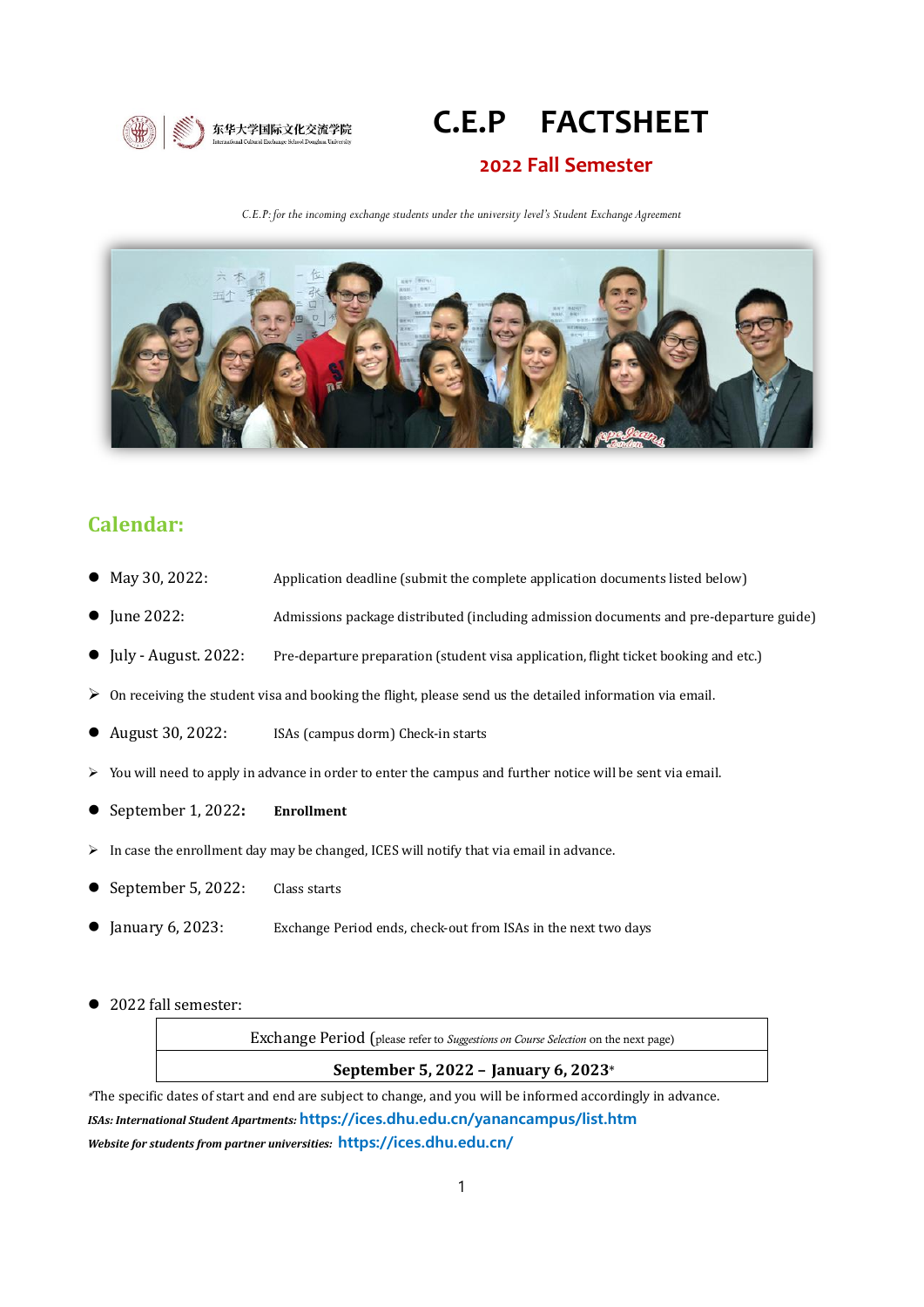# **Suggestions on Course Selection:**

- 1. First, read the **C.E.P. 2022 fall semester course list and course description** carefully to get to know the course information; consult your home university about the required credits, course selection, and the credit-transfer. You need to be clear about how much credits you are required to receive from your exchange at Donghua University.
- ➢ All exchange students are suggested to learn Chinese for a better involvement in the study and life here in Shanghai.
- 2. Fill on the application form your preliminary course selection. You can write two or three more courses than you need. Please be aware that if one specialty course is selected by only very few students, it will be canceled. At the enrollment day, you may have to do a little bit adjustment because of time conflict, or the cancelation, etc. The final course selection and the credits will be confirmed at the enrollment.

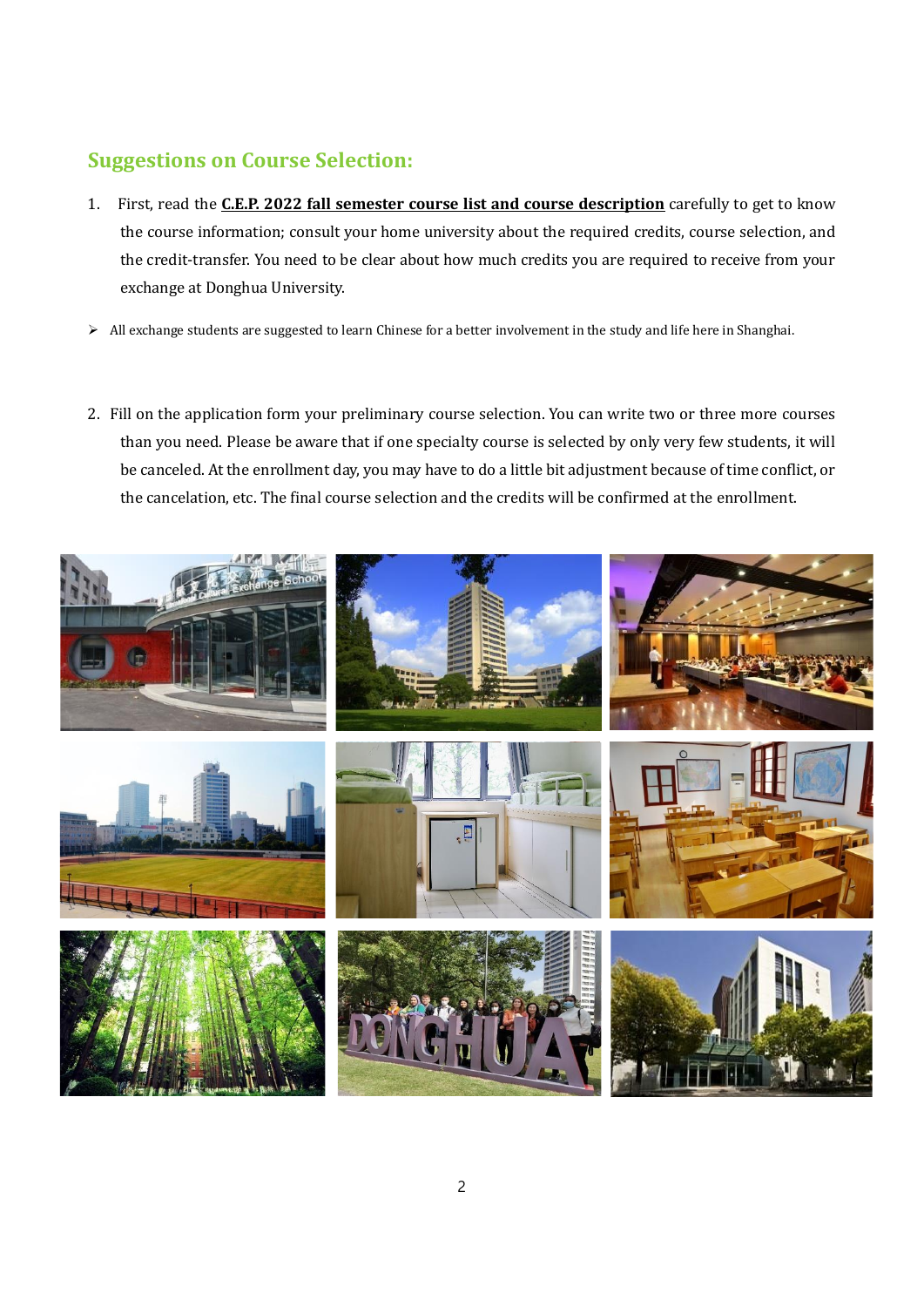# **Application Documents:**

- ⚫ Basic Requirements for applicants: currently enrolled students of the partner universities and are excellent in academic and daily performance
- Language requirements:
	- ✓ Chinese-medium courses: New HSK Certificate, level 5, 180 score or above
	- English-medium courses (only for non-native English speakers): IELTS overall 6.0, or TOFEL IBT 80, or proof from home institution
		- ➢ No language requirements for those who choose Chinese language program A.
- ⚫ Application documents (**electronics versions**)
	- ✓ APPLICATION FORM FOR INTERNATIONAL STUDENTS STUDY AT DONGHUA UNIVERSITY (Incoming Exchange Student C.E.P) – **typewriting** then print it out and sign
	- A clear scanned copy of valid passport (with the name, photo, birth date, place of birth, date of issue, date of expiry)
	- ✓ Electronic ID photo in .jpg format. (recently taken, bareheaded, full-face, against the light-colored background)
	- ✓ Original Transcript of Records (in English/Chinese) obtained at home institute (with official signature/stamp)
	- ✓ Original Enrollment Certificate (in English/Chinese) of home institute (with official signature/ stamp)